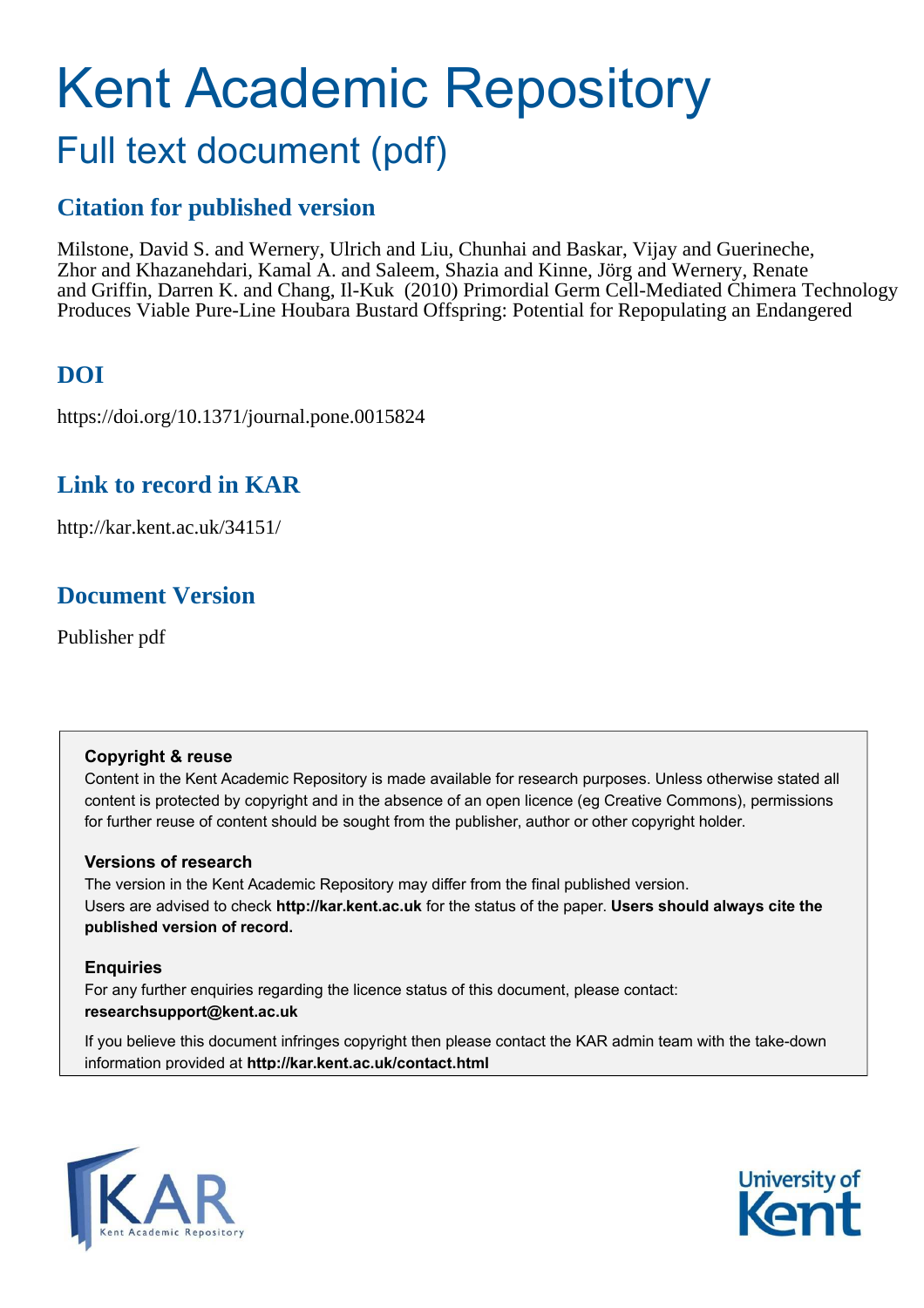

# Primordial Germ Cell-Mediated Chimera Technology Pure-Line Houbara Bustard Offspring: Potential for R Endangered Species

Ulrich Wernery, Chunhai Liu, Vijay Baskar, Zhor Guerineche, Kamal A. Khazanehdari, Shazia Saleem, Jörg K Darren K. Griffin , Il-Kuk Chang

# Abstract

# **Background**

The Houbara bustard (*Chlamydotis undulata*) is a wild seasonal breeding bird populating arid sandy semi-desert population has declined drastically during the last two decades and it is classified as vulnerable. Captive breeding reviving population numbers and thus radical technological solutions are essential for the long term survival of t investigate the use of primordial germ cell-mediated chimera technology to produce viable Houbara bustard offs

# **Methodology/Principal Findings**

Embryonic gonadal tissue was dissected from Houbara bustard embryos at eight days post-incubation. Subseque germ cells (gPGCs) was injected into White Leghorn chicken (*Gallus gallus domesticus*) embryos, producing 83/1 chimeric roosters reached sexual maturity after 5 months. The incorporation and differentiation of Houbara gPG with Houbara-specific primers and 31.3% (5/16) gonads collected from the injected chicken embryos showed the semen samples from 34 chimeric roosters were analyzed and eight were confirmed as germline chimeras. Sem artificially inseminate three female Houbara bustards. Subsequently, 45 Houbara eggs were obtained and incuba male live born Houbara; the other was female but died before hatching. Genotyping confirmed that the male chi rooster.

#### **Conclusion**

This study demonstrates for the first time that Houbara gPGCs can migrate, differentiate and eventually give rise approach may provide a promising tool for propagation and conservation of endangered avian species that can

**Citation:** Wernery U, Liu C, Baskar V, Guerineche Z, Khazanehdari KA, et al. (2010) Primordial Germ Cell-Media Houbara Bustard Offspring: Potential for Repopulating an Endangered Species. PLoS ONE 5(12): e15824. doi:

**Editor:** David S. Milstone, Brigham and Women's Hospital, United States of America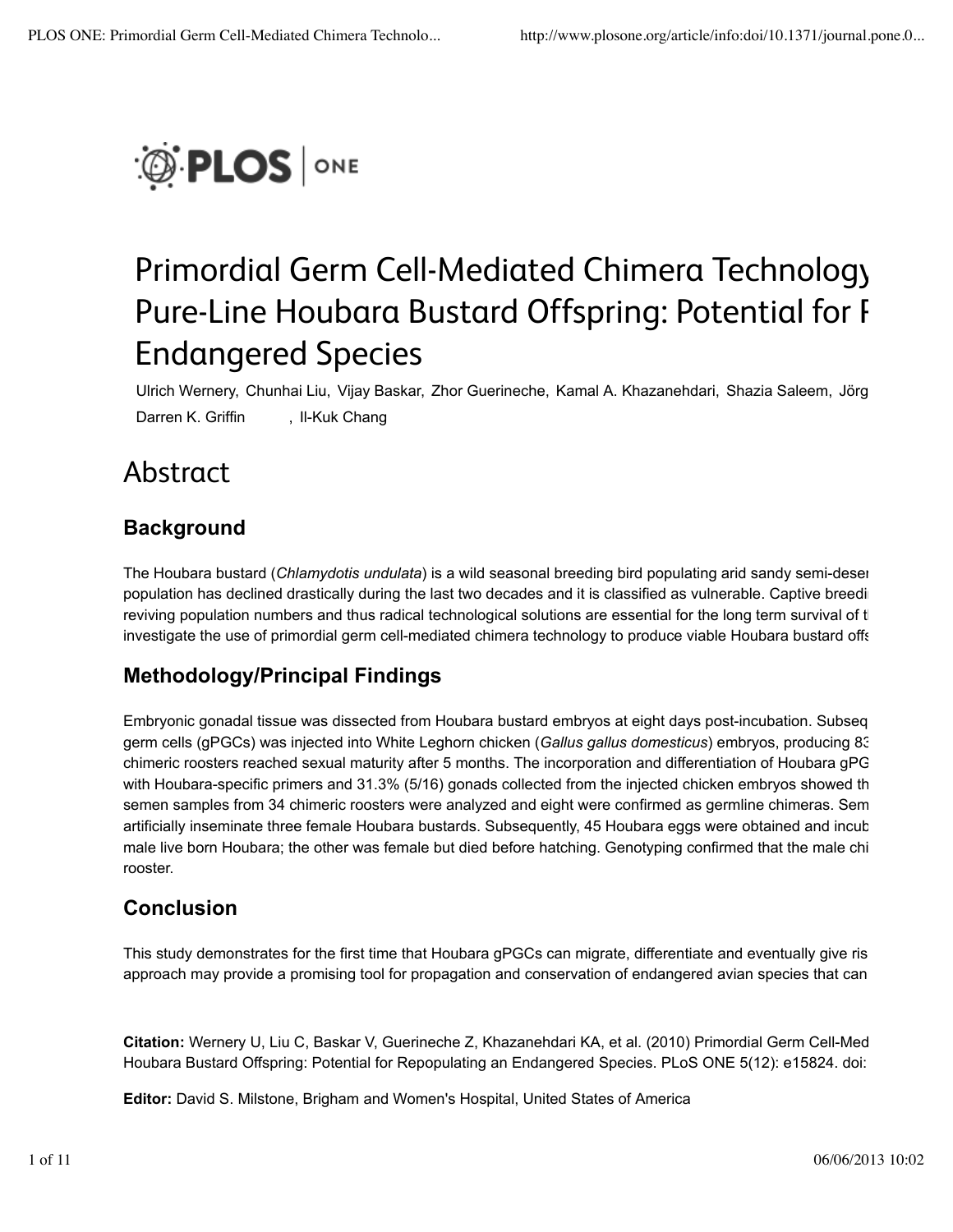**Received:** August 13, 2010; **Accepted:** November 29, 2010; **Published:** December 29, 2010

**Copyright:** © 2010 Wernery et al. This is an open-access article distributed under the terms of the Creative Com use, distribution, and reproduction in any medium, provided the original author and source are credited.

**Funding:** This project was supported by H.H. Sheikh Mohammed bin Rashid Al Maktoum, the Ruler of Dubai and Ali Redha, Administrative Director of Central Veterinary Research Laboratory. DKG is supported by Biotechnology Development Fellowship BB/E024211/1. The funders had no role in study design, data collection and analysis,

**Competing interests:** The authors have declared that no competing interests exist.

#### **Introduction**

The Houbara bustard is classified as vulnerable on the IUCN Red List and is listed on Appendix I of CITES [1], [2] belonging to the order *Gruiformes* and it is the only species of the genus *Chlamydotis (Chl.)*. The Houbara bustare *undulata*, *Chl. undulata macqueenii* and *Chl. undulata fuertaventurae* with *Chl. undulata macqueenii* being the ma Houbara bustards in artificial environments has been attempted, but to date has not been successful in reviving p

The domesticated chicken (Gallus gallus domesticus) belongs to the order Galliformes, and can, by contrast, pr under captive breeding conditions. For this reason, chicken is widely used as and agricultural animal and as an Houbara bustard breeding conservationists is to generate a means by which Houbara bustards could be produc cell-mediated chimera technology is a promising approach with the potential to achieve this.

Avian primordial germ cells (PGCs), precursor of the germ cells, are epiblastic in origin [4] during early developr region [5], [6], until they enter the developing blood vessels in embryonic stage 10–12 [7]. Unlike mammalian  $P($ circulation to the developing embryonic gonad, which later develops into the testis or ovary. Circulating PGCs [8] transferred into another chicken embryonic blood circulating system and can contribute a chimeric germ line, wh

Based on intra-species and inter-order chimera technology, derived progenies have been produced by transferring chicken using blastoderm cell transfer [15] and between Pheasant (*Phasianus colchicus*) and chicken [16]. So far an inter-order chimera as distantly related as Houbara bustard and chicken. The present study was undertaken Houbara bustard gonadal PGCs can produce functional gametes when in a chicken background.

#### **Materials and Methods**

#### Animals

Houbara bustards (*Chlamydotis undulata undulata*) were raised and bred in the Houbara breeding center of the Dubai, United Arab Emirates (UAE). Fertilized Houbara bustard eggs were collected after being artificially insen bustards for progeny testing were raised under the same conditions. White Leghorn chickens were maintained in were collected after artificial insemination (AI). Chimeric chickens were raised under the same conditions.

#### Preparation of donor Houbara bustard gonadal cells

Fertilized fresh Houbara bustard eggs were collected and incubated for 8 days at 37.8°C and 60% relative hum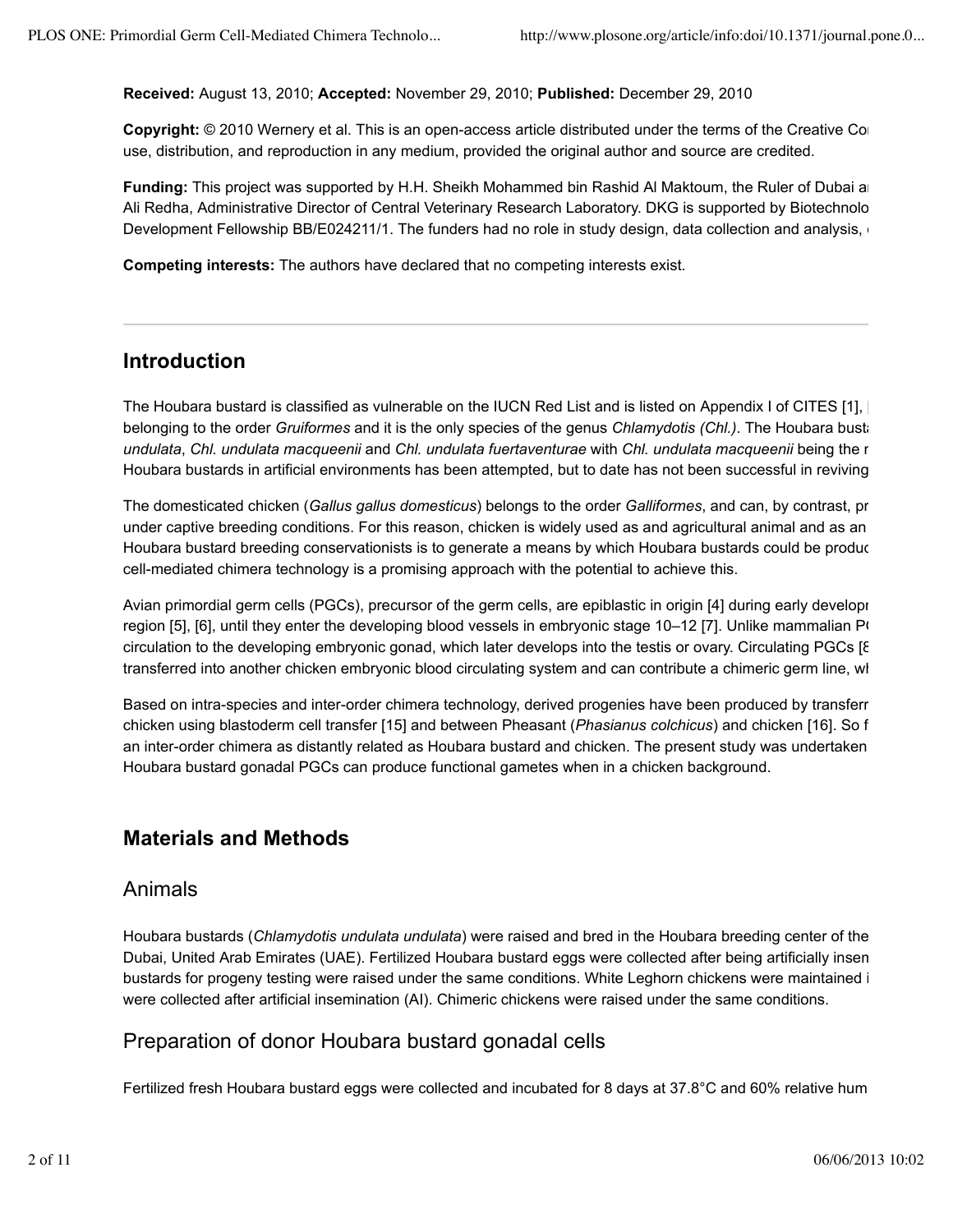bustard embryos to determine the sex before dissecting the gonads, and male embryos were used as gonadal do described below. The gonadal tissue was collected individually from Houbara bustard embryos under the stered dissected into small pieces using the tip of 1ml syringes. Dissected tissues were then incubated in Trypsin (0.25% minutes at 37°C, and dissociated by pipetting with P200 pipetman until there were no obvious tissue clumps ob supplemented with 10% Fetal bovine serum (FBS) and antibiotics (L-Glutamine-Penicillin-Streptomycin solution 300g for 5 minutes to remove the supernatant and resuspended in 1ml DMEM (10% FBS). A total of 5µl of cell sub viability by the Trypan blue exclusion method. The cell concentration was adjusted to 4×10<sup>6</sup> cells/ml before tran

# Transfer of the Houbara bustard gonadal cells into White Leghorn chicken embry

Fertilized White Leghorn chicken eggs were incubated with the "sharp end up" for 2.5 days until embryonic stag small window (about 10mm in diameter) was made into the shell to expose the embryo on the sharp end. A total DMEM (10% FBS) was injected into dorsal aorta of each chicken embryo with a fine glass pipette. The injected fixed firmly by a heated surgical scalpel. All of the recipient eggs were incubated with the blunt end up until hatch. embryonic growth. Gonadal tissues were collected from the embryos that died during the week before hatch. Hour species-specific primers as described below.

#### Detection of Houbara bustard PGC-derived sperm from the semen of chimeric roor

Chimeric chickens were raised to sexual maturity. Semen samples were collected from 34 chimeras weekly for a diluted 20 times in calcium and magnesium-free phosphate buffered saline (PBS) and 50 µl of diluted semen was sperm by a PCR species identification test as described below. The sensitivity of the PCR species identification Houbara bustard and chicken sperm with a graded ratio from one to 10 million sperm (Table 1, Figure 1b).

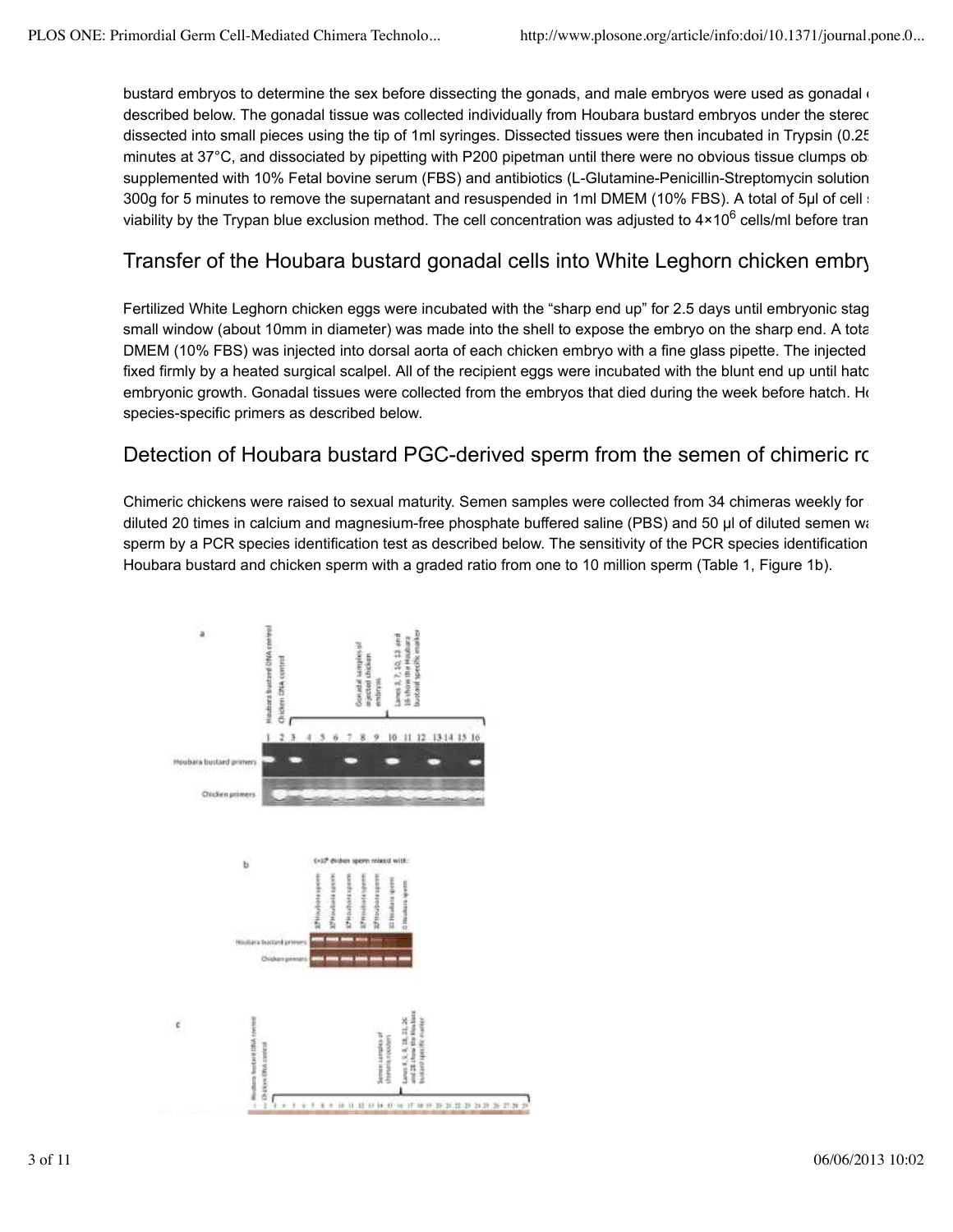PLOS ONE: Primordial Germ Cell-Mediated Chimera Technolo... http://www.plosone.org/article/info:doi/10.1371/journal.pone.0...



**Figure 1. PCR gels with species-specific primers showing the detection of Houbara bustard DNA.**

(a) Detection of bustard DNA in the gonadal tissue of chimeric chicken embryos. Lanes 3, 7, 10, 13, and 16 identification sensitivity test: 6×10<sup>6</sup> chicken sperm mixed with decreasing quantities of bustard sperm; (**c**) D∈ roosters. Lanes 4, 5, 9, 18, 21, 26 and 28 show the bustard DNA. doi:10.1371/journal.pone.0015824.g001

|              | The number of sangies collected | The nomber of positive remples | Percentings |
|--------------|---------------------------------|--------------------------------|-------------|
|              | $\frac{1}{2}$                   |                                | 8.8%        |
|              | 12                              |                                | 63%         |
|              | $\frac{1}{2}$                   |                                | ios.        |
|              | $\overline{14}$                 |                                | 14.9%       |
|              | $\overline{12}$                 |                                | 6.96        |
|              | $\overline{1}$                  |                                | 77%         |
|              |                                 |                                | <b>How</b>  |
|              | u                               |                                | Li%         |
| <b>Taxal</b> | w                               |                                | 9,5%        |

**Table 1. Detection of donor cell-derived Houbara bustard sperm in the semen of chimeric roosters.** doi:10.1371/journal.pone.0015824.t001

# Progeny test

During the breeding season between January and May, semen samples were collected from 8 male chimeric ro samples previously. Fresh samples were re-checked by PCR for presence of Houbara bustard DNA. Doses of ( inseminated twice a week into three virgin female Houbara bustards. The resulting eggs were collected and incu above. The remaining unhatched eggs were opened after 25 days incubation to examine the fertility and develo

Blood was collected from the resulting progeny; a piece of muscle tissue was dissected from the body of dead  $\epsilon$ genotyping and parentage verification tests were conducted with these samples by molecular analysis as describ

|                          | Female<br>Healtast ID | Turcal | The sumber of gosttive sunples<br><b>Insurant-salesti</b> | The inaridaer<br>of eggs. |               |           |
|--------------------------|-----------------------|--------|-----------------------------------------------------------|---------------------------|---------------|-----------|
| <b>Address</b><br>$\sim$ | 3331119               |        |                                                           |                           |               | ٠         |
|                          | $-200118$             | ×      |                                                           |                           | ú.            | u         |
|                          | <b>YELLU</b>          | ж      |                                                           | э                         | $\frac{1}{2}$ | ×         |
| <b>HIGHER</b>            | YOUTABL               | 21     |                                                           |                           | ö.            | ĸ         |
|                          | 394342                | Π      |                                                           |                           | N             |           |
| ×<br>" remote            | 008148                |        | ٠                                                         |                           |               |           |
|                          | 1001134               |        | 1191                                                      |                           | 20041218      | 300% H181 |
| 75cbB                    |                       | ш      | 33                                                        | 41                        | A.MAL         | 1.24      |

**Table 2. Progeny test of germline chimeric roosters by artificial insemination with female Houbara bus**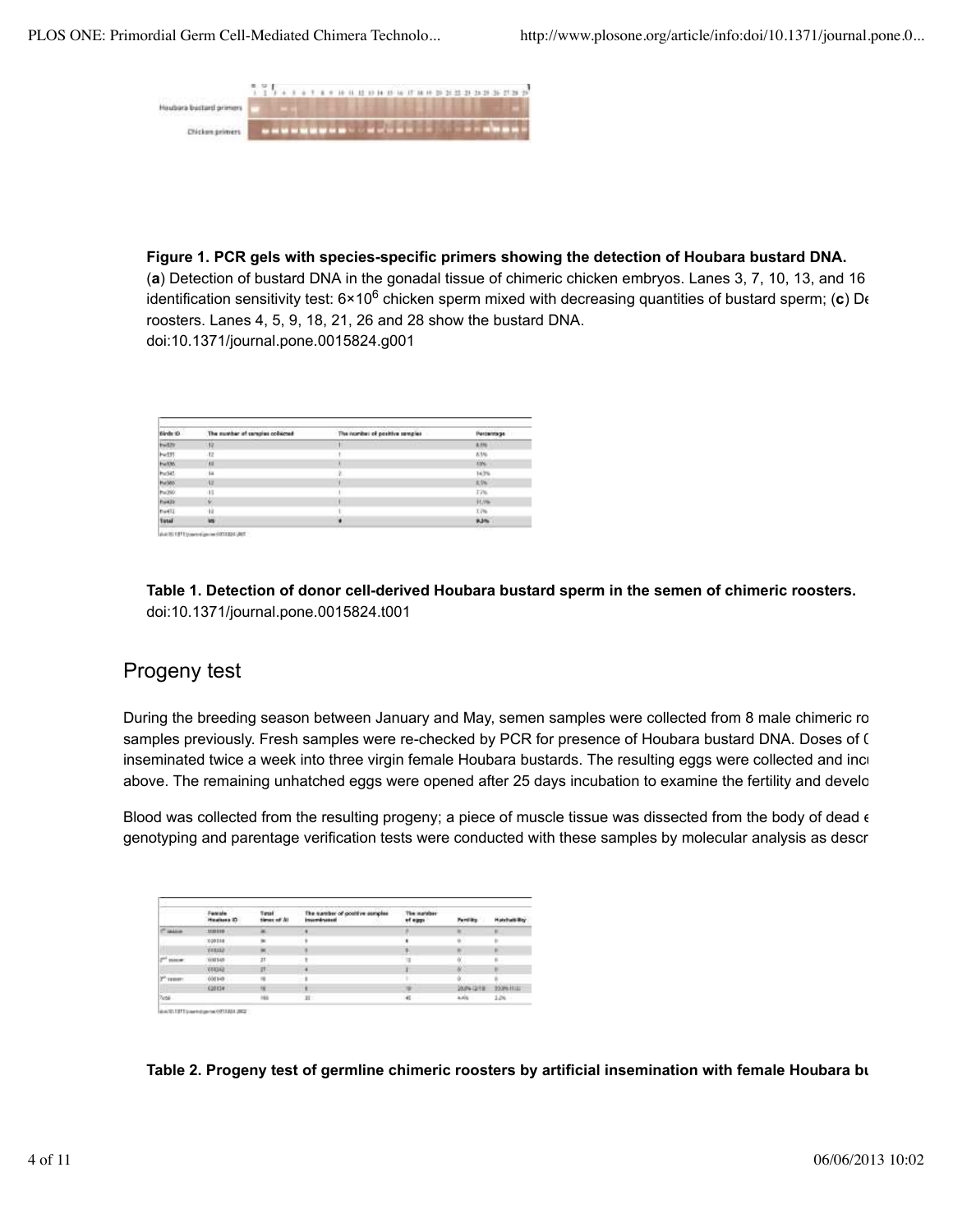doi:10.1371/journal.pone.0015824.t002

#### Molecular analysis

#### **DNA Extraction.**

Pretreatment was done according to the sample type. a) Whole blood; 50µl of blood, collected in EDTA-vacutain K and 500µl of tissue lysis buffer, incubated at 56°C for 2 hrs. b) Tissue samples: about 25mg of the tissue was tissue lysis buffer, incubated at 56°C for 2 hrs. c) Semen samples: 25–50µl of semen was treated with 25µl of 0.2 followed by neutralization using 0.25M Tris-HCl (pH 8). Subsequently, any of the above lysed cells were mixed with Isoamylalcohol (25:24:1). The DNA was precipitated using 1/10 volume of 3M sodium acetate and 2.5 volumes 200ul of TE buffer (pH8), quantified by Nanodrop ND-1000 Spectrophotometer V3.5 (Nanodrop, Technologies In reaction.

#### **Species Identification.**

The specific primers CHN1F and CHN1R, BTD2F and BTD2R (Table 3) were used for identification of chicken and primers were designed using the sequence on chromosome 11 at the NCBI database, Trace/Gallus\_gallus\_WG are designed from the cytochrome b gene found in the mitochondria [19]. The Gene Bank accession number for expected product size and references are given in Table 3. Amplification was performed according to the followi min, followed by 40 cycles of 94°C for 45sec, 58°C for 30sec and 72°C for 45 sec. The final extension was carri

|  | <b>Printed</b> | Fremi seguene (5 -5 )                              | Twill \$3 | Frederick New York                                                                                                                                                                                                                          | <b>Detector</b>                 |
|--|----------------|----------------------------------------------------|-----------|---------------------------------------------------------------------------------------------------------------------------------------------------------------------------------------------------------------------------------------------|---------------------------------|
|  | <b>TAR1F</b>   | EST CIX, ANT EIX, ANT AAG AAG MAL                  | u.        | 211<br><b>The Contract of the Contract of the Contract of the Contract of the Contract of the Contract of The Contract of The Contract of The Contract of The Contract of The Contract of The Contract of The Contract of The Contract </b> | ADM SMANDSVARIAL TEM            |
|  | <b>DAM</b>     | EAR CAT BAT (699 CGA STS CF)                       |           |                                                                                                                                                                                                                                             |                                 |
|  | ATC/IF         | DEC TEL: 074 CTA GTC CTS TEL: 116                  |           | m                                                                                                                                                                                                                                           | laws are international and 1946 |
|  | <b>RTTOR</b>   | DEE: NET ART FTT CAT FEE TIE OTT                   |           |                                                                                                                                                                                                                                             |                                 |
|  | <b>ARPY</b>    | CTA THE CTA DIA GAAST TOCTAT TOLET                 |           | $\overline{\phantom{a}}$                                                                                                                                                                                                                    | <b>HFM 1300</b>                 |
|  | 18P5           | ABC TOO AITICIT TOA GUATICITY ON TIT CT.           |           | YÛ.                                                                                                                                                                                                                                         |                                 |
|  | MYO BITS       | <b>CALL AND THE</b><br>ARE CET GGA GGA TOC ATT OC- |           | 289                                                                                                                                                                                                                                         | <b>Brit Severa 1206</b>         |
|  | kero artu      | CAS TOA GOT CTA GTA TEC AAG 6.                     |           | w<br>$\sim$                                                                                                                                                                                                                                 |                                 |
|  | m              | AGA TAT TOO GOA TOT GAT AGT GA                     | w         | <b>YEI</b>                                                                                                                                                                                                                                  | <b>Birt Seving 121</b>          |
|  | 鞍.             | TOT GON TOG CTA ANT CCT TT                         |           |                                                                                                                                                                                                                                             |                                 |

dox/01/271/paintigates/07/1224-380

#### **Table 3. Primer list for species identification test and molecular sexing.** doi:10.1371/journal.pone.0015824.t003

#### **Sex Determination.**

Sex identification was performed according to a) [20]; primers USP1 and USP3 were used to determine the sex control primers (Table 3). The cycling conditions were as follows: an initial denaturation at 95°C for 5 min was for annealing at 50°C for 30 sec and extension at 72°C for 1 min and a final extension at 72°C for 10 min. b) primer fragment that was restriction digested using the enzyme HaeIII. The thermal cycling conditions included a 5 min 95°C 30sec, 55°C for 15 seconds and 72°C for 15 seconds. This was followed by a 1 minute annealing at 56°C a amplified PCR product was digested with HaeIII at 37°C for 1 hour. The digested and the undigested products v sex and make sure all the samples had been amplified.

#### **Microsatellite analysis.**

The genome DNA samples were extracted from blood of the live progeny and related adult birds, and subjected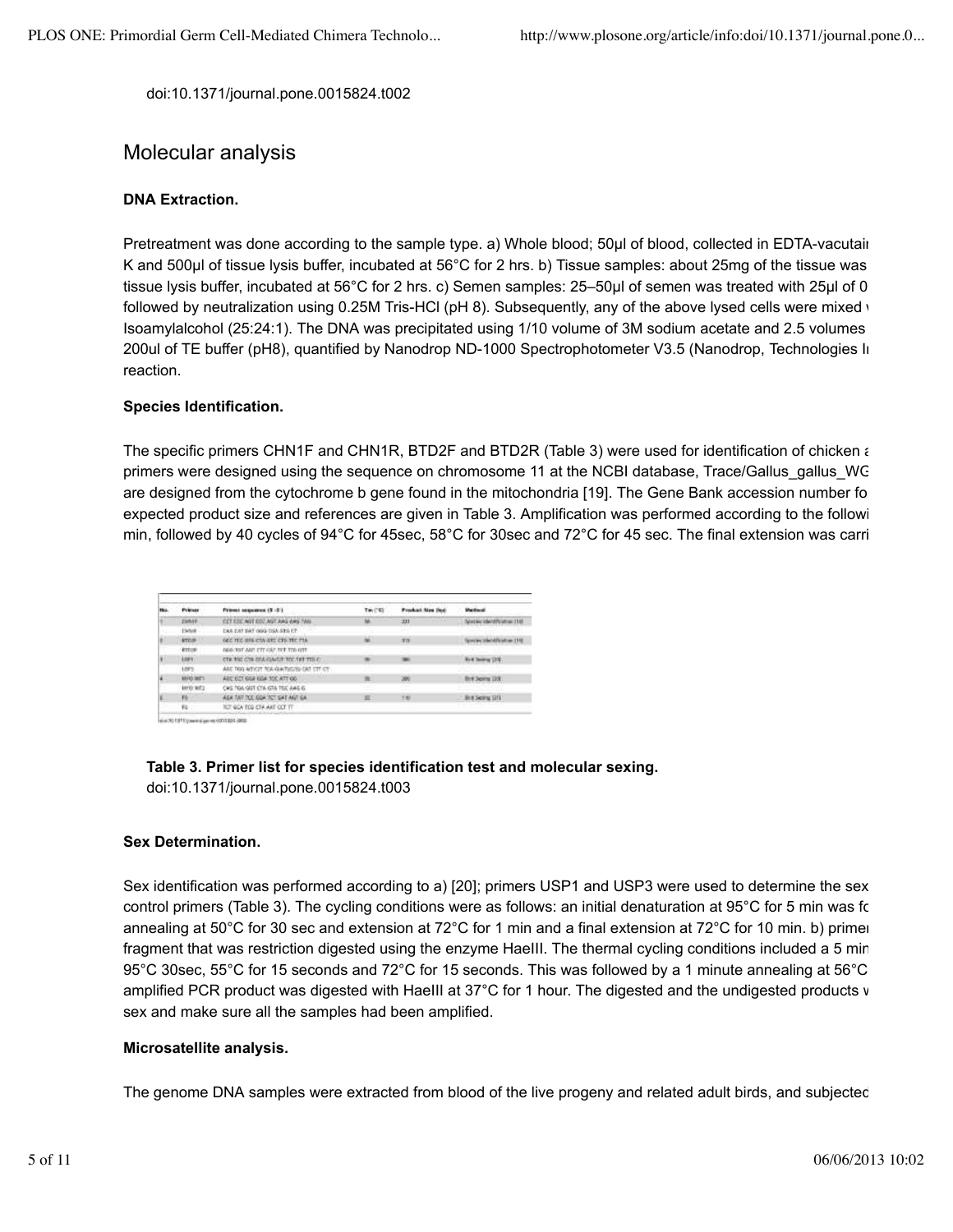verification. The list of primers, their sequences and references are shown in Table 4. PCR was performed in a 12 and Fast Start Tag Polymerase (Roche Diagnostics, USA). M13 F or R tailed primers were used and grouped in analyzed by running on ABI 3730 XL DNA Analyzer and the genotypes were analyzed using the Genemapper \

| Ho.                     | <b>Friener name</b>  | Primet inquiritie                                      |
|-------------------------|----------------------|--------------------------------------------------------|
|                         | BASYAR.              | CAG GAS WOU SET ATE ACT GEN BICK AND AILS AND GAS O    |
|                         | Buck2-R              | EAA GET EET 67A 1893 VIT. A                            |
|                         | <b>BULKTURARE</b>    | CAG GAA AGA GCT ATE ACE GCT GAA TCT TWE CTT AGA TS     |
|                         | <b>Business</b>      | KAG GAN CAG ARA GOT TITL CTG.                          |
|                         | <b>But A SSTART</b>  | TAST WAN ADS ACCIDED AIST CTS SEX TTT CAS TOS CTT C.   |
|                         | But Arall,           | THE MAIL GOA GAA CAL ARE                               |
|                         | <b>But ASSTART</b>   | TOT WAS ADD ADD BOT AGT AGAINST ATC CAS GEN SATIST     |
|                         | But 4-2.24           | TIGC WAS GOD TOA ATG STE T.                            |
|                         | <b>BULK/MEMAL</b>    | ENGINEER WOULD ATTEND SING ASSISTED ASK CASTAS TA      |
|                         | <b>BULK DARK</b>     | <b>WANTISTERS GAS AGE CAN G.</b>                       |
|                         | <b>BANTINGANI</b>    | LIKE SAN ACA GCT WITH ACC SAN EARL DAR TOC ADDITIONS T |
|                         | <b>BULK120H</b>      | SEA TIA WAS THE REC CAL AR.                            |
|                         | BLANDSON-MAIL        | TIGT ANN ACG ACG GCC AGT GCA TIT LING YORK CITEETE C.  |
|                         | Bus 8,30-BK          | TIT GCT GOT OCT ASA STC                                |
|                         | <b>BLAZODI MA</b>    | for AAN ADS NOS GOD ANT GOT ADS VISUALS ARE CAN ARE TO |
|                         | B-A 5300R            | CAT DEA 470 T58 ARP 6ACT                               |
|                         | <b>BASTER M</b>      | from AAA ACO ACO GCC AGE CBC CAR THE CAA DOU ABC FRO   |
|                         | Box 821201           | GOS CRE TIT TAN THE OTC AAA.                           |
|                         | <b>Build Walt</b>    | TOT WAS ACCUMENTABLE AND FOLLOGY, TALLAND AND TOALS.   |
|                         | Business and         | TOA TEX ANT GOT AGA TAG ATT.                           |
|                         | Build 177 and        | TOT ANN ADD ACCIDED ACT GET CITY CAN ACC ACT CITY.     |
|                         | Building Co.         | THREE WILL CAR ANALYSIS AND G.                         |
| u                       | <b>Boich Winasto</b> | LONG GAN ACA GCT AT GIACCIAEA AND CTG SOG TEA TOA.     |
|                         | Build Fresh          | ANY COC TAX KTK TRI DOT G.                             |
| $\overline{\mathbf{u}}$ | <b>BOOTHERN</b>      | DAG GAN ADA GOT ATG ACC ACT CAS CTC TWG SUA AST TAT G- |
|                         | Big 21169            | THE TOT THE YES ARE CHE ANY IS                         |

and St 1971 to see a due on other tool data

**Table 4. Primer list of genotyping analysis using Houbara bustard microsatellites (STR) markers [26].** doi:10.1371/journal.pone.0015824.t004

### **Results**

#### Harvest of donor Houbara bustard gonadal cells

Chicken embryos developed to embryonic stages 26, 28 and 30 after 5, 6 and 7 days incubation, while Houbara b slower development in the same age, approximately 1–2 days delay, and showed significant individual variance period (22–24 days). The total number of gonadal cells in 8dpi Houbara bustard embryos was 102.7±21.2×10 $^3$  c embryos, and 114.8±20.5×10<sup>3</sup> cells (n = 23) and 96.9±1.2% in male embryos.

The morphological characteristics of Houbara bustard gPGCs were similar to that of chicken. They can easily be larger in size (12–15 µm in diameter) as well as richer in granules in the cytoplasm than somatic cells.

#### Production of chimeric chickens

In total, 138 chicken embryos were injected with Houbara bustard gonadal cells from individual male embryos, our incubation with a hatchability of 60.1% (83/138). All of the hatched putative chimeric chicks had a typical White under normal conditions, and 35 male and 35 female birds reached to sexual maturity after 5 months. Houbara 31.3% (5/16) gonadal tissues of the injected chicken embryos pre-hatch (Figure 1a). These results suggested th and survived in chimeric chicken gonads, even across the considerable phylogenetic distance.

#### Molecular analysis of chimeric embryos and semen samples from adult chimeric

Houbara bustard species-specific primers have been developed and used to detect Houbara bustard sperm pro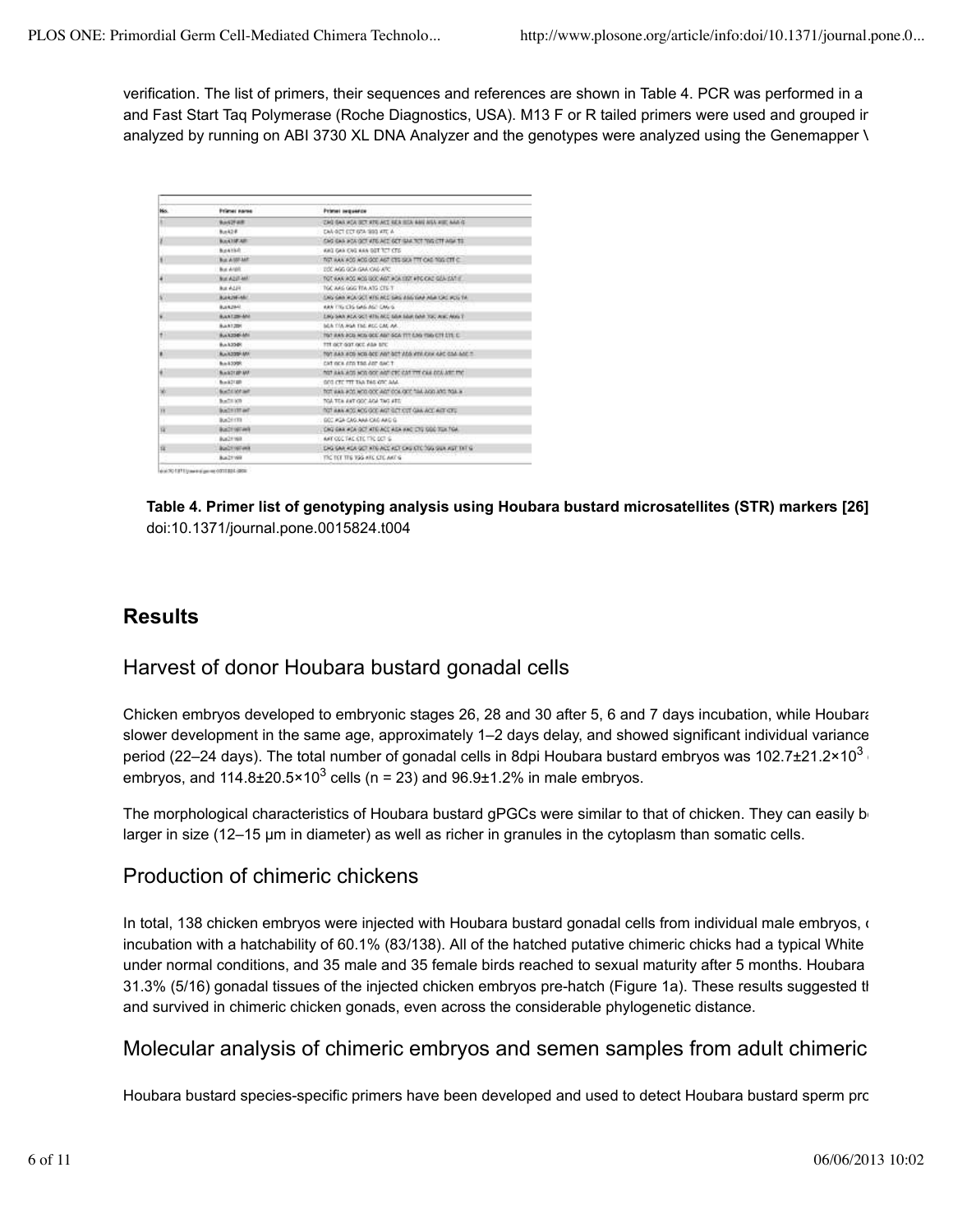identification PCR test was determined with the mixed samples of Houbara bustard and chicken sperm. Certain Houbara bustard sperm was mixed with six million chicken sperm. Results showed that Houbara bustard sperm co 10 Houbara bustard sperm in chicken semen containing 6 million sperm (Figure 1b).

A total of 302 semen samples were collected from 34 chimeric roosters. Houbara bustard species-specific DNA 23.5% (8/34) birds. Since the semen does not contain somatic cells, these results indicated that eight chimeric r sperm and therefore considered as germline chimeras. Further 95 semen samples were collected from these 8 confirmed as Houbara bustard-DNA positive (Figure 1c; Table 1). These results suggested that Houbara bustar might be able to differentiate into sperms in the testis of chimeric rooster.

# Progeny test

Three female Houbara bustards were artificially inseminated 198 times with the semen samples collected from the samples inseminated were confirmed containing Houbara bustard sperms by molecular analysis. Subsequently incubated, of which two eggs were found to be fertile. One successfully hatched after 22 days of incubation, wh hatching (Figure 2a–d, Table 2). The chick and the dead embryo showed typical Houbara bustard phenotype, al

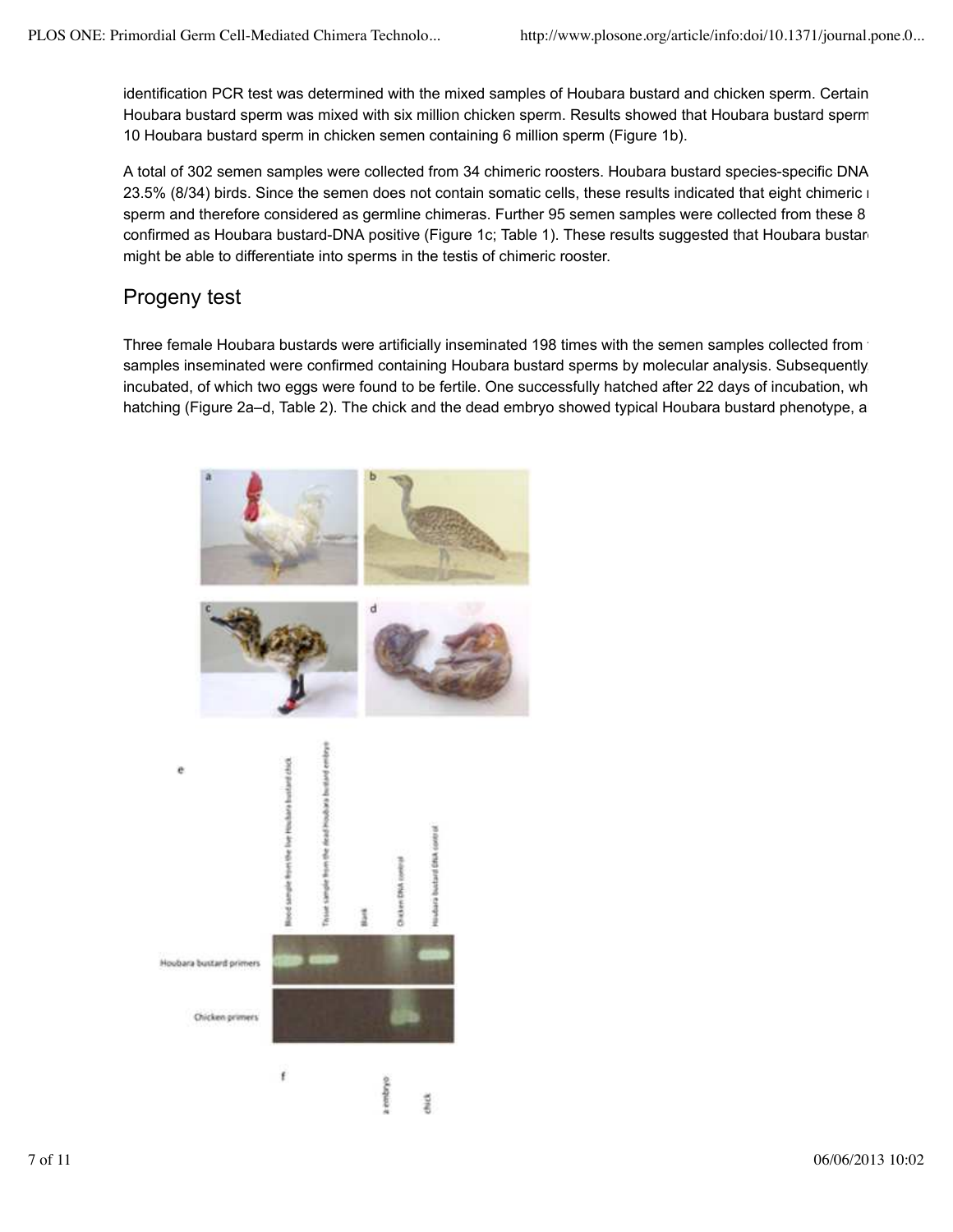

#### **Figure 2. Parents, offspring and progeny tests.**

(a) Germline chimeric rooster; (b) Female Houbara bustard (HB020154); (c) Houbara bustard chick generat sperm produced by chimeric rooster (**d**) Dead Houbara bustard embryo from chimeric rooster; (**e**) species ide PCR of the dead Houbara embryo and the live Houbara chick. doi:10.1371/journal.pone.0015824.g002

#### Species identification and parentage test of the resulting progenies

A Houbara bustard species-specific DNA fragment was amplified from both offspring, however chicken speciesproviding strong evidence that the resulting offspring were genetically pure Houbara bustard. The hatched chick w female (Figure 2f). The genotyping analysis using Houbara bustard and chicken microsatellites (STR) markers also provided independent confirmation that the resulting offspring were genetically pure Houbara bustard, not chick produced through parthenogenesis, as their genotypes are not fully derived from their mother. Moreover, it verif genotypes with the parental (donor) genotype. Unfortunately no sample was kept from the donor animal and thus parents. At the same time one can predict the donor's genotype from its offspring and their mother. By comparing donor's genotype as described in Table 5.

| <b>Ido</b> | <b>Misricars</b>   | Marthur Houbans | Live Hockers drick | <b>Oxial Houtests instance</b> | <b>Predicted doesn</b> | Great mother     | Grand futbox   |
|------------|--------------------|-----------------|--------------------|--------------------------------|------------------------|------------------|----------------|
|            | Bust2.             | <b>ENSTAK</b>   | its/to-            | 335                            | <b>HAVINE</b>          | <b>USSTAF</b>    | 155736         |
|            | 84, 778            | 182             | WZ.                | 362                            | 187                    | W2               | H <sub>2</sub> |
|            | <b>Biskith</b>     | 144/145         | <b>LUCCARE</b>     | <b>Lucian L</b>                | 1467                   | <b>LARCY ARE</b> | HH.            |
| Ŀ          | BLAK2Z             | <b>HACT</b>     | 158.00             | 158                            | 158                    | 158 %            | 156            |
|            | <b>BLOCK</b>       | <b>ESKYNN</b>   | <b>158</b>         | HAYTAN <sup>4</sup>            | <b>ASAFINA</b>         | \$53,154         | 156-air        |
|            | <b>B.a. A: 25</b>  | <b>HEATHER</b>  | <b>HASSING</b>     | 1002001                        | zan/c                  | blocker.         | im.            |
|            | <b>But Array</b>   | <b>UNITED</b>   | <b>NAVIGY</b>      | skichter.                      | 181                    | 174190           | $+78$          |
| ı          | BLA A205           | ine.            | 416                | 256                            | 2001.                  | 286 .            | 379            |
|            | Box 7419           | 146/122         | 146/1421           | sout-kim-                      | <b>HAV</b>             | 199703           | 153746         |
| 30         | <b>B.c. IT!!!!</b> | 163/MW          | 14h                | <b>MATTER</b>                  | taxnet                 | <b>METION</b>    | <b>HOTBE</b>   |
|            | Buildist:          | 188,TITE        | tra                | Mart 73                        | <b>ITATTIN</b>         | TTH <sub>1</sub> | $173 -$        |
| <b>IN</b>  | <b>Big D118</b>    | 204/278         | <b>IN</b>          | 111/1997                       | <b>INVEST</b>          | 216/278          | <b>CT47ME</b>  |
|            | <b>Buddhi</b>      | dias.           | 349                | 34B                            | <b>GATINE</b>          | 300              | <b>MO</b>      |

Talleles from patente geoponi.<br>Anchi fatti poenzi personata per

Table 5. Genotyping analysis of the Houbara bustard family using Houbara bustard microsatellites (§ doi:10.1371/journal.pone.0015824.t005

#### **Discussion**

In the present study, a viable Houbara bustard was successfully hatched between a male chimeric rooster and pu study demonstrates that PGCs can be harvested from embryos with a high viability and that germ cells are able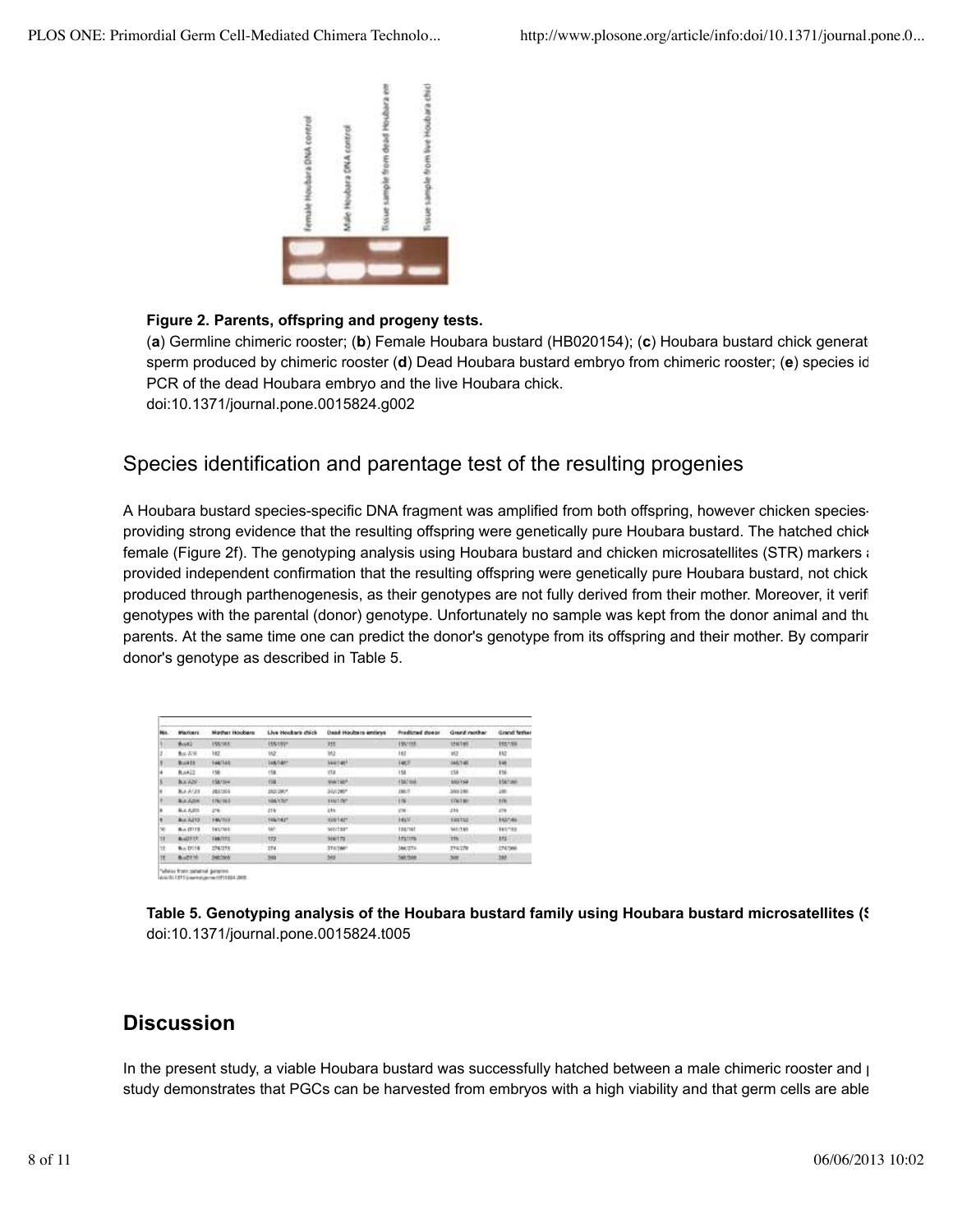and differentiate into functional sperm alongside the endogenous chicken sperm. In other words, the male chick spermatogonial development in the testis. The chimeric rooster thus served as a surrogate father of the chick, p including hormonal systems, might be widely conserved in different avian species and orders. This might help u particularly the male spermatogenesis process.

Already pheasant PGCs derived progenies were successfully produced from chimeric roosters [16]. Also donor ce chicken-quail chimera; however, no progeny was obtained [22]. Highly sensitive molecular sexing and species i were developed as a result of this research, also providing strong molecular tools for Houbara bustard research, i sperm, and the tracing of the donor cells in the chimeric embryo or rooster.

The Houbara bustard reaches sexual maturity at about two years (one year at the earliest) [23]; this was confirme sexual maturity in about five months. In the present study, it was confirmed that Houbara bustard sperm could b maturity, indicating that donor germ cell differentiation occurs in same time that the recipient spermatozoa forms. rooster gonads supports the development of host germ cell as well as of the donor germ cells. The donor Houbar semen sample, but no specific pattern was observed. However, donor DNA was detectable from the host seme negative result on donor sperm in the host semen is due to the PCR sensitivity. Furthermore, Houbara bustard I season. It is also not clear if the donor sperm was generated and released in the host testis by its own spermate Houbara bustard spermatogenesis in the host seminiferous tubules needs to be investigated further. Unlike the differentiation pattern, these observations suggest that the Houbara bustard PGCs follow the non-seasonal bree the chance to produce even more Houbara bustards using the domestic male chicken reproduction system all y

The efficiency of the progeny production is still very low, only one live chick and one dead before hatching. It is impure Houbara bustard, not hybrid, and not from a parthenogenic development. Furthermore we provided strong of the chimeric rooster and the Houbara bustard by the parentage test, which is a strong molecular tool, for the fir kind of competition between the donor and recipient germ cells in the chimeric body, but still it is not well unders chimeric rooster semen is fluctuating. To increase the number of donor derived sperm few efforts need to be ma by purification and culture in vitro [24], [25], 2) reduce the endogenous chicken PGCs using mechanic or chemid

Furthermore, production of female chimeras between chicken and other domestic avian species by PGCs trans PGCs derived offspring has not been achieved from the chimeric hens [27]. If female PGCs could differentiate in bustards could be reproduced through male and female chimeric chicken. This will greatly increase the Houbara from hunting wild birds, and discourage people from trading or smuggling Houbara bustards. In the end, this tech other endangered avian species that cannot be bred in captivity.

# **Acknowledgments**

The authors are grateful to the International Foundation for Conservation & Development of Wildlife (IFCDW) in A Many thanks go to Dr. Jürgen Sasse, Mr. Jahabar Ali, Mr. Lahcen Ben Kamel, Mr. Chris Dumatol and Dr. Fatima thank the staff of CVRL's chicken house as well as the Houbara bustard Breeding Centre for their support.

# **Author Contributions**

Conceived and designed the experiments: UW CL I-KC. Performed the experiments: CL VB ZG KAK SS I-KC. Ann and the experiments: CL VB ZG KAK SS I-KC. Ann and the experiments: CL VB ZG KAK SS I-KC. Ann and the experiments: CL Contributed reagents/materials/analysis tools: UW KAK RW CL. Wrote the paper: UW CL KAK JK I-KC DKG.

#### **References**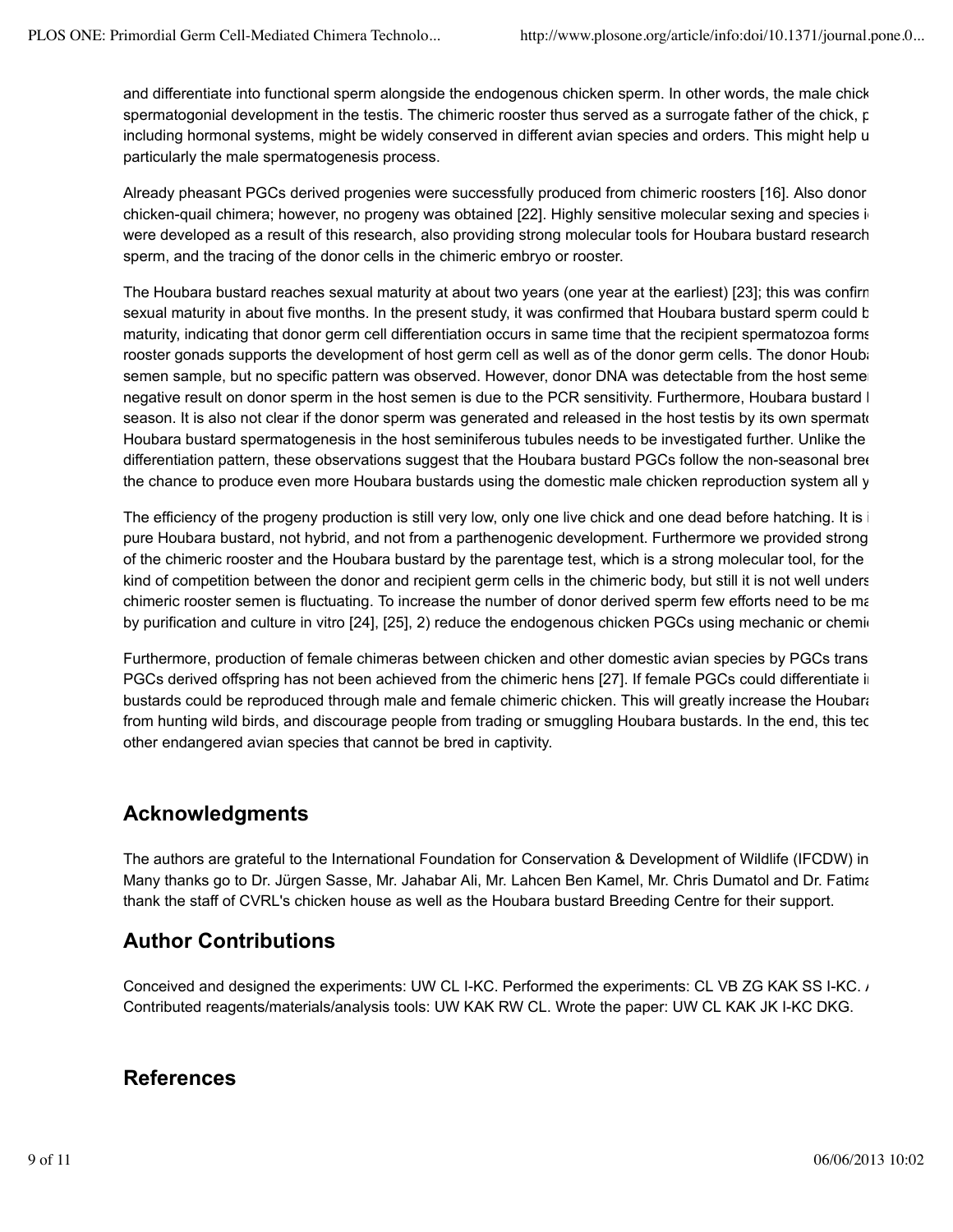- 1. IUCN Red List of Threatened Species website. Available: http://www.iucnredlist.org. Accessed 2010.
- 2. Convention on International Trade in Endangered Species of Wild Fauna and Flora (CITES) website. Av
- 3. Emirates Center for Wildlife Propagation website. Available: http://www.ecwp.org/vo/index.php. Accesse
- 4. Eyal-Giladi H, Ginsburg M, Farbarov A (1981) Avian primordial germ cells are of epiblast origin. J Emb I CrossRef • PubMed/NCBI • Google Scholar
- 5. Swift CH (1914) Origin and early history of the primordial germ cells in the chick. Am J Anat 15: 483–516. CrossRef • PubMed/NCBI • Google Scholar
- 6. Ginsburg M, Eyal-Giladi H (1986) Temporal and spatial aspects of the gradual migration of primordial g $\epsilon$ CrossRef • PubMed/NCBI • Google Scholar the avian embryo. J Emb Exp Morphol 95: 53–71.
- 7. Hamburger V, Hamilton HL (1951) A series of normal stage in the development of the chick embryo. J N CrossRef • PubMed/NCBI • Google Scholar
- 8. Yasuda Y, Tajima A, Fujimoto T, Kuwana T (1992) A method to obtain avian germ line chimeras using is CrossRef • PubMed/NCBI • Google Scholar 521–528. doi: 10.1530/jrf.0.0960521.
- 9. Tajima A, Naito M, Yasuda Y, Kuwana T (1993) Production of germ line chimera by transfer of primordial g CrossRef • PubMed/NCBI • Google Scholar *domesticus*). Theriogenology 40: 509–519. doi: 10.1016/0093-691X(93)90404-S.
- 10. Chang IK, Done KJ, Hong YH, Park TS, Moon YK, et al. (1997) Production of germline chimeric chickens CrossRef • PubMed/NCBI • Google Scholar Int 21: 495–499. doi: 10.1006/cbir.1997.0173.
- 11. Tajima A, Naito M, Yasuda Y, Kuwana T (1998) Production of germline chimeras by transfer of cryopres CrossRef • PubMed/NCBI • Google Scholar chicken. J Exp Zool 280: 265–267. doi: 10.1002/(SICI)1097-010X(19980215)280:3<265::AID-JEZ8>3.3.C
- 12. Shin SS, Kim TM, Kim SY, Kim TW, Seo HW, et al. (2008) Generation of transgenic quail through germ ce CrossRef • PubMed/NCBI • Google Scholar 2435–2444. doi: 10.1096/fj.07-101485.
- 13. Park TS, Kim MA, Lim JM, Han JY (2008) Production of quail (*Coturnix japonica*) germline chimeras der CrossRef • PubMed/NCBI • Google Scholar cells. Mol Reprod Devel 75: 274–281. doi: 10.1002/mrd.20821.
- 14. Kim JN, Park TS, Park SH, Park KJ, Kim TM, et al. (2010) Migration and proliferation of intact and gene CrossRef • PubMed/NCBI • Google Scholar generation of a transgenic chicken. Biol Reprod 82: 257–262.
- 15. Li ZD, Deng H, Liu CH, Song YH, Sha J, et al. (2002) Production of Duck-chicken chimeras by transferr CrossRef • PubMed/NCBI • Google Scholar
- 16. Kang SJ, Choi JW, Kim SY, Park KJ, Kim TM, et al. (2008) Reproduction of wild birds via interspecies ger CrossRef • PubMed/NCBI • Google Scholar 10.1095/biolreprod.108.069989.
- 17. Chang IK, Tajima A, Chikamune T, Ohno T (1995) Proliferation of chick primordial germ cells cultured on CrossRef • PubMed/NCBI • Google Scholar 143–149. doi: 10.1006/cbir.1995.1055.
- 18. Zhang Z, Schwartz S, Wagner L, Miller W (2000) A greedy algorithm for aligning DNA sequences. J Cor